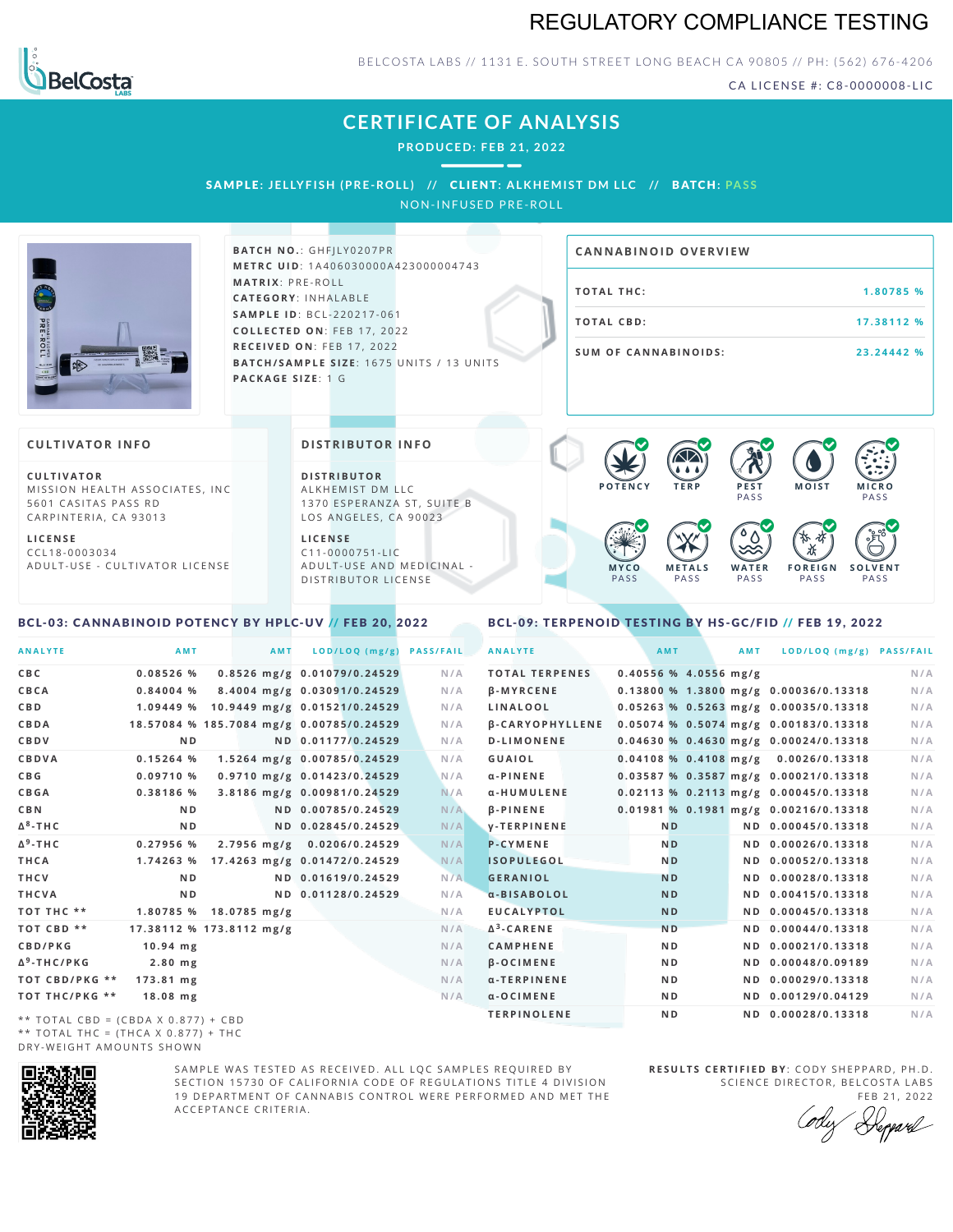## REGULATORY COMPLIANCE TESTING

#### <span id="page-1-0"></span>BCL-05: RESIDUAL PESTICIDE ANALYSIS BY LC-MS/MS ESI // FEB 19, 2022

| <b>ANALYTE</b>                  |                  | LIMIT $AMT (\mu g/g)$ | LOD/LOQ (µg/g) PASS/FAIL |             | <b>ANALYTE</b>         |               | LIMIT AMT $(\mu g/g)$ | LOD/LOQ (µg/g) PASS/FAIL |             |
|---------------------------------|------------------|-----------------------|--------------------------|-------------|------------------------|---------------|-----------------------|--------------------------|-------------|
| <b>ABAMECTIN</b>                | $0.1 \mu g/g$    | N D                   | 0.01153/0.04             | <b>PASS</b> | <b>MALATHION</b>       | $0.5 \mu g/g$ | N D                   | 0.00472/0.02             | <b>PASS</b> |
| <b>ACEPHATE</b>                 | $0.1 \mu g/g$    | N D                   | 0.00368/0.02             | PASS        | <b>METALAXYL</b>       | $2 \mu g/g$   | N D                   | 0.00503/0.02             | PASS        |
| ACEQUINOCYL                     | $0.1 \mu g/g$    | N D                   | 0.00417/0.02             | <b>PASS</b> | <b>METHIOCARB</b>      | Any amt       | N D                   | 0.00503/0.02             | PASS        |
| <b>ACETAMIPRID</b>              | $0.1 \mu g/g$    | N D                   | 0.00464/0.02             | <b>PASS</b> | METHOMYL               | 1 $\mu$ g/g   | N D                   | 0.00494/0.02             | PASS        |
| <b>ALDICARB</b>                 | Any amt          | N D                   | 0.01109/0.04             | <b>PASS</b> | <b>MEVINPHOS</b>       | Any amt       | N D                   |                          | PASS        |
| <b>AZOXYSTROBIN</b>             | $0.1 \mu g/g$    | N D                   | 0.00639/0.02             | PASS        | <b>MEVINPHOSI</b>      |               | N D                   | 0.00163/0.0084           | N/A         |
| <b>BIFENAZATE</b>               | $0.1 \mu g/g$    | N D                   | 0.00355/0.02             | <b>PASS</b> | <b>MEVINPHOS II</b>    |               | N D                   | 0.00542/0.0316           | N/A         |
| <b>BIFENTHRIN</b>               | $3 \mu g/g$      | N D                   | 0.00473/0.04             | <b>PASS</b> | MYCLOBUTANIL           | $0.1 \mu g/g$ | N D                   | 0.00867/0.04             | PASS        |
| <b>BOSCALID</b>                 | $0.1 \mu g/g$    | N D                   | 0.00494/0.02             | <b>PASS</b> | <b>NALED</b>           | $0.1 \mu g/g$ | N D                   | 0.00328/0.02             | PASS        |
| CARBARYL                        | $0.5 \mu g/g$    | N D                   | 0.00295/0.02             | PASS        | OXAMYL                 | $0.5 \mu g/g$ | N D                   | 0.00455/0.02             | PASS        |
| CARBOFURAN                      | Any amt          | N D                   | 0.00613/0.02             | <b>PASS</b> | <b>PACLOBUTRAZOL</b>   | Any amt       | N D                   | 0.00714/0.04             | PASS        |
| CHLORANTRANIL-<br><b>IPROLE</b> | $10 \mu g/g$     | N D                   | 0.00697/0.04             | PASS        | <b>PERMETHRIN</b>      | $0.5 \mu g/g$ | N D                   |                          | PASS        |
| <b>CLOFENTEZINE</b>             | $0.1 \mu g/g$    | N D                   | 0.0054/0.02              | <b>PASS</b> | PERMETHRIN CIS         |               | N D                   | 0.00237/0.0082           | N/A         |
| <b>COUMAPHOS</b>                | Any amt          | N D                   | 0.00215/0.02             | <b>PASS</b> | PERMETHRIN TRANS       |               | N D                   | 0.00245/0.0118           | N/A         |
| <b>CYFLUTHRIN</b>               | $2 \mu g/g$      | N D                   | 0.05508/0.2              | <b>PASS</b> | <b>PHOSMET</b>         | $0.1 \mu g/g$ | N D                   | 0.0043/0.02              | PASS        |
| <b>CYPERMETHRIN</b>             | 1 $\mu$ g/g      | ND                    | 0.00556/0.04             | <b>PASS</b> | PIPERONYLBUTO-<br>XIDE | $3 \mu g/g$   | N D                   | 0.00247/0.02             | PASS        |
| <b>DAMINOZIDE</b>               | Any amt          | N D                   | 0.00227/0.04             | PASS        | <b>PRALLETHRIN</b>     | $0.1 \mu g/g$ | N D                   | 0.00392/0.02             | PASS        |
| DIAZINON                        | $0.1 \mu g/g$    | N D                   | 0.00487/0.02             | PASS        | PROPICONAZOLE          | $0.1 \mu g/g$ | N D                   | 0.0024/0.02              | PASS        |
| <b>DIMETHOATE</b>               | Any amt          | N D                   | 0.00354/0.02             | PASS        | <b>PROPOXUR</b>        | Any amt       | N D                   | 0.00374/0.02             | PASS        |
| <b>DIMETHOMORPH</b>             | $2 \mu g/g$      | N D                   |                          | PASS        | <b>PYRETHRINS</b>      | $0.5 \mu g/g$ | N D                   | 0.00726/0.04             | PASS        |
| <b>DIMETHOMORPH I</b>           |                  | N D                   | 0.00109/0.0078           | N/A         | PYRIDABEN              | $0.1 \mu g/g$ | N D                   | 0.0034/0.02              | PASS        |
| <b>DIMETHOMORPH II</b>          |                  | ND                    | 0.0015/0.0122            | N/A         | <b>SPINETORAM</b>      | $0.1 \mu g/g$ | N D                   |                          | PASS        |
| <b>ETHOPROPHOS</b>              | Any amt          | N D                   | 0.0041/0.02              | <b>PASS</b> | <b>SPINETORAM J</b>    |               | N D                   | 0.00329/0.016            | N/A         |
| <b>ETOFENPROX</b>               | Any amt          | N D                   | 0.00274/0.02             | PASS        | <b>SPINETORAM L</b>    |               | N D                   | 0.00157/0.016            | N/A         |
| <b>ETOXAZOLE</b>                | $0.1 \mu g/g$    | N D                   | 0.00385/0.02             | <b>PASS</b> | <b>SPINOSAD</b>        | $0.1 \mu g/g$ | N D                   |                          | PASS        |
| <b>FENHEXAMID</b>               | $0.1 \mu g/g$    | N D                   | 0.01055/0.02             | <b>PASS</b> | SPINOSAD A             |               | N D                   | 0.00205/0.01438          | N/A         |
| <b>FENOXYCARB</b>               | Any amt          | N D                   | 0.00175/0.02             | <b>PASS</b> | SPINOSAD D             |               | N D                   | 0.00104/0.00498          | N/A         |
| <b>FENPYROXIMATE</b>            | $0.1 \mu g/g$    | N D                   | 0.00481/0.02             | PASS        | <b>SPIROMESIFEN</b>    | $0.1 \mu g/g$ | N D                   | 0.00944/0.04             | PASS        |
| <b>FIPRONIL</b>                 | Any amt          | N D                   | 0.00478/0.02             | <b>PASS</b> | <b>SPIROTETRAMAT</b>   | $0.1 \mu g/g$ | N D                   | 0.00208/0.02             | PASS        |
| FLONICAMID                      | $0.1 \mu g/g$    | N D                   | 0.00398/0.02             | <b>PASS</b> | <b>SPIROXAMINE</b>     | Any amt       | N D                   | 0.00344/0.02             | PASS        |
| <b>FLUDIOXONIL</b>              | $0.1 \mu g/g$    | N D                   | 0.01369/0.04             | <b>PASS</b> | <b>TEBUCONAZOLE</b>    | $0.1 \mu g/g$ | N D                   | 0.00816/0.04             | PASS        |
| HEXYTHIAZOX                     | $0.1 \, \mu g/g$ | N D                   | 0.00297/0.02             | <b>PASS</b> | <b>THIACLOPRID</b>     | Any amt       | N D                   | 0.0039/0.02              | PASS        |
| <b>IMAZALIL</b>                 | Any amt          | N D                   | 0.0056/0.02              | PASS        | <b>THIAMETHOXAM</b>    | $5 \mu g/g$   | N D                   | 0.00358/0.02             | PASS        |
| <b>IMIDACLOPRID</b>             | $5 \mu g/g$      | N D                   | 0.00645/0.02             | <b>PASS</b> | TRIFLOXYSTROB-         | $0.1 \mu g/g$ | N D                   | 0.00421/0.02             | PASS        |
| KRESOXIM-<br><b>METHYL</b>      | $0.1 \mu g/g$    | N D                   | 0.00339/0.02             | <b>PASS</b> | 1N                     |               |                       |                          |             |

#### BCL-13: PESTICIDE TESTING BY GC/MS // FEB 19, 2022

| <b>ANALYTE</b>         | LIMIT         | $AMT$ ( $\mu g/g$ ) | $LOD/LOQ$ ( $\mu g/g$ ) | <b>PASS/FAIL</b> |
|------------------------|---------------|---------------------|-------------------------|------------------|
| <b>CAPTAN</b>          | $0.7 \mu g/g$ | N <sub>D</sub>      | 0.01977/0.06            | <b>PASS</b>      |
| CHLORDANE              | Any amt       | N <sub>D</sub>      |                         | <b>PASS</b>      |
| <b>CHLORDANE CIS</b>   |               | N <sub>D</sub>      | 0.01199/0.03            | N/A              |
| <b>CHLORDANE TRANS</b> |               | N <sub>D</sub>      | 0.01082/0.03            | N/A              |
| <b>CHLORFENAPYR</b>    | Any amt       | N <sub>D</sub>      | 0.01364/0.06            | <b>PASS</b>      |

| <b>ANALYTE</b>                      | LIMIT         | $AMT (\mu g/g)$ | $LOD/LOQ$ ( $\mu g/g$ ) | <b>PASS/FAIL</b> |
|-------------------------------------|---------------|-----------------|-------------------------|------------------|
| <b>CHLORPYRIFOS</b>                 | Any amt       | N <sub>D</sub>  | 0.01653/0.06            | <b>PASS</b>      |
| <b>DICHLORVOS</b>                   | Any amt       | N <sub>D</sub>  | 0.01165/0.06            | <b>PASS</b>      |
| <b>METHYL PARATHION</b>             | Any amt       | N <sub>D</sub>  | 0.00851/0.06            | <b>PASS</b>      |
| PENTACHLORONI-<br><b>TROBENZENE</b> | $0.1 \mu g/g$ | N <sub>D</sub>  | 0.01282/0.06            | <b>PASS</b>      |